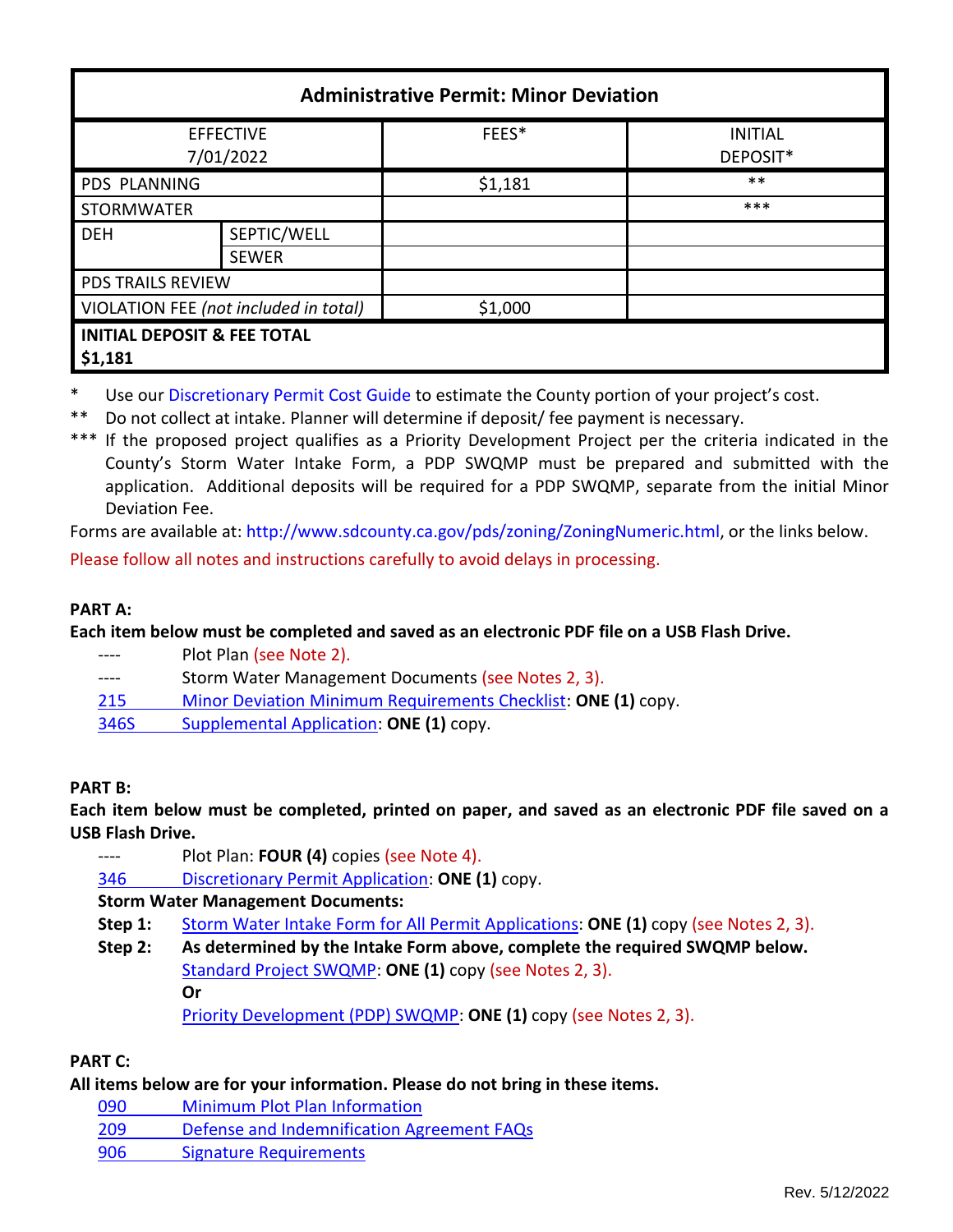### **NOTES:**

# 1. **IMPORTANT:**

A Registered Property Owner **MUST SUBMIT** a **Signed Letter of Authorization** for an Agent if; An Authorized Agent signs the PDS-346 form and is not the registered owner of the parcel. Or, the parcel is owned by two or more registered owners. Or, not all of the registered owners are signing the PDS-346 form. Or, the Authorized Agent is not the Financially Responsible Party. Or, the parcel is owned by a Corporation. **ADDITIONALLY:**  Financially Responsible Party **MUST SIGN** form PDS-126. Financially Responsible Party **INFORMATION MUST MATCH EXACTLY** on form PDS-126 Authorized Agent **may sign** form PDS-346 **ONLY IF ATTACHED** to a **Signed Letter of Authorization.**

- 2. Save each complete Study, Report, Plot Plan, Map, etc., as an electronic PDF file onto ONE (1) USB Flash Drive. Provide only ONE (1) USB Flash Drive. Submit only the requested files. Files CANNOT have any security restrictions or passwords. Please name each PDF file on the USB Flash Drive based on the "Title or Type" of document being submitted (examples: Plot Plan, Resource Protection Study, Grading Plan). Please note: the USB Flash Drive will not be returned.
- 3. The Storm Water Intake Form determines whether a project requires a Standard SWQMP or Priority Development Project (PDP) SWQMP. These forms and documents must be submitted on paper and as PDF files on the USB Flash Drive and have all required signatures.
- 4. Plot Plans, Elevation Drawings, Floor Plans, etc. (must be at least 11" x 17") are to be stapled together in sets and folded to 8½" x 11" with the lower right-hand corner exposed. Provide Four (4) complete sets of plot plans.
- 5. If project is a violation, plans must have Code Compliance Officer's stamp before accepting the application.
- 6. Provide on Plot Plan a summary table and square footages of all existing and proposed structures/uses.
- 7. Provide a detailed description of proposed Minor Deviation.
- 8. **Create and Print on the Plot Plans a Cumulative Change Table** (see example below). Indicate proposed change in percentage (%). Any changes of 10% or less, requires approval of a Minor Deviation. Any changes of more than 10%, requires approval of a Modification of the approved discretionary permit.

| Project #                                                                                            | Approved<br><b>Square</b><br>Footage | <b>Description</b>                             | Percentage<br>Change |  |
|------------------------------------------------------------------------------------------------------|--------------------------------------|------------------------------------------------|----------------------|--|
| P00-000                                                                                              | 18,580                               | <b>Retail Store</b>                            | <b>Baseline</b>      |  |
| P00-000M <sup>1</sup>                                                                                | 19,741                               | Retail Store & addition                        | Plus 6.25%           |  |
| P00-000M <sup>2</sup>                                                                                | 20,066                               | Retail Store, addition & storage area          | Plus 1.75%           |  |
| P00-000M <sup>3</sup>                                                                                | Proposed 20,345                      | Retail Store, addition & storage area addition | Plus 1.50%           |  |
| <b>Net Change</b>                                                                                    | 1,765                                | Retail Store, addition & storage area addition | Total 9.5%*          |  |
| *This project has brought the net change to 9.5%. Any future changes may not exceed 0.5% in order to |                                      |                                                |                      |  |
| qualify for a Minor Deviation. Any change beyond a cumulative 10% requires a Modification.           |                                      |                                                |                      |  |

# **Cumulative Change Table (example)**

9. Your application package must be complete when you bring it in for submittal. The submittal process begins at the main "Check-In" counter on the first floor.